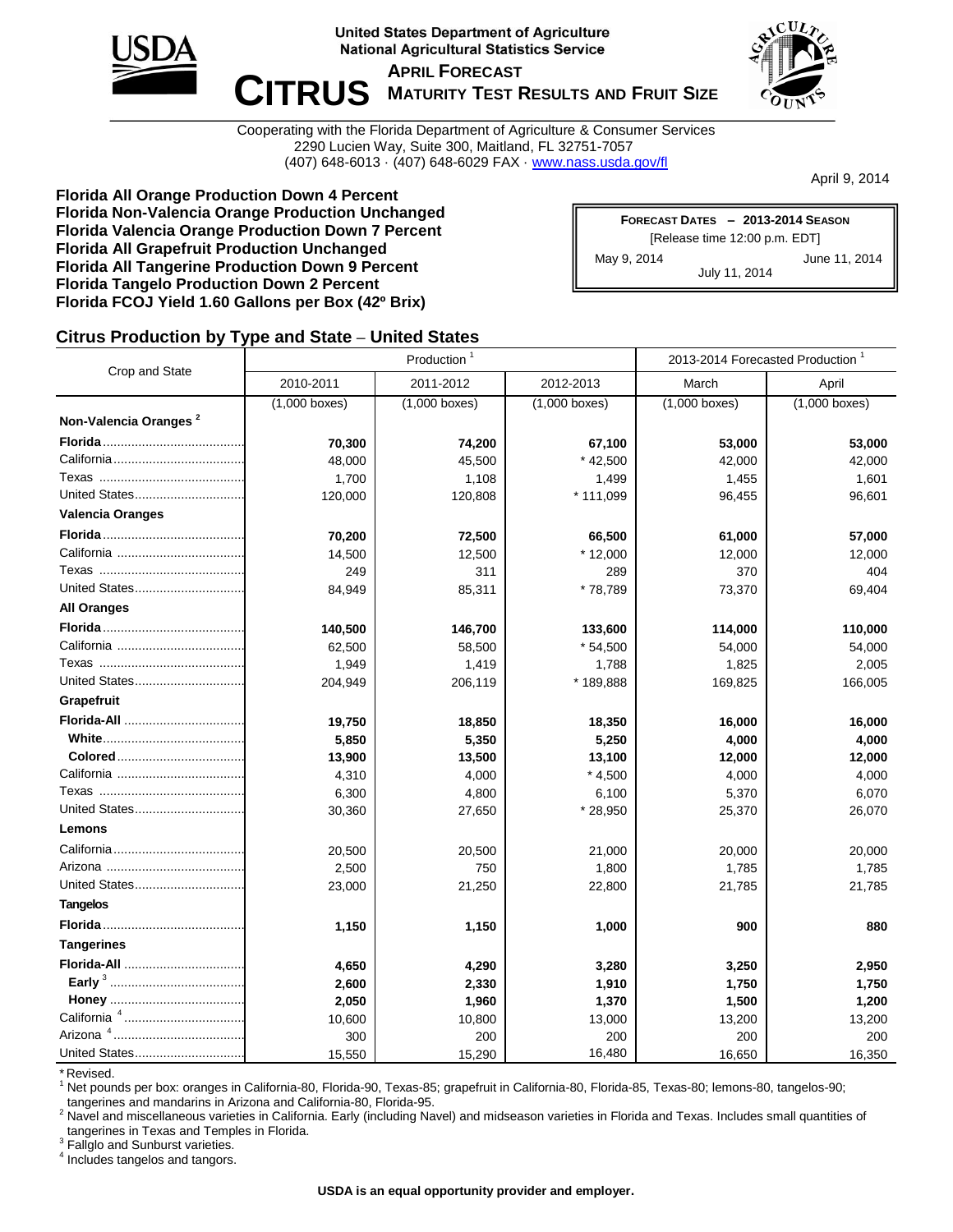### **All Oranges 110.0 Million Boxes**

The 2013-2014 Florida all orange forecast released today by the USDA Agricultural Statistics Board is 110.0 million boxes, down 4 percent from last month, and 18 percent less than last season's final production figure. The total includes 53.0 million boxes of non-Valencia oranges (early, midseason, Navel, and Temple varieties) and 57.0 million boxes of Valencia oranges. The hurricane seasons of 2004-2005 and 2005-2006 have been excluded from the usual 10-year regression analysis and from comparisons of the current season to previous seasons. For those previous 8 seasons, the April forecast has deviated from final production by an average of 2 percent with 4 seasons below and 4 above, and differences ranging from 3 percent below to 3 percent above. All references to "average", "minimum", or "maximum" refer to the previous 8 non-hurricane seasons unless noted.

### **Non-Valencia Oranges 53.0 Million Boxes**

The forecast of non-Valencia orange production is unchanged at 53.0 million boxes. The Row Count survey conducted April 1-2 showed 99 percent of all non-Valencia orange rows harvested. The Navel portion of the non-Valencia forecast is final at 1.95 million boxes.

### **Valencia Oranges 57.0 Million Boxes**

The forecast of Valencia production is lowered by 4.0 million boxes to 57.0 million. The Drop survey conducted in late March showed final droppage at 31 percent, the highest of any non-hurricane, non-freeze season since 1969-1970. Although the final size is slightly above last month's projection, requiring 240 pieces of fruit to fill a 1-3/5 bushel box, it is the second smallest fruit size in the series dating back to 1960-1961, surpassing only that of the 1976-1977 freeze season. The Row Count survey showed 18 percent of the rows harvested.

### **All Grapefruit 16.0 Million Boxes**

The forecast of all grapefruit production is unchanged at 16.0 million boxes. Of the total grapefruit forecast, 4.0 million are white and 12 .0 million are the colored varieties. The Row Count survey showed 82 percent of the white grapefruit and 92 percent of the colored grapefruit rows harvested.

### **All Tangerines 2.95 Million Boxes**

The forecast of all tangerine production is lowered by 300,000 boxes to 2.95 million boxes. The early varieties (Fallglo and Sunburst) are final at 1.75 million. The reduction is in the Honey variety now at 1.2 million boxes. The Row Count survey showed 72 percent of the Honey tangerine rows harvested.

## **Tangelos 880 Thousand Boxes**

The forecast of tangelo production is adjusted 20,000 boxes downward to 880 thousand boxes, including an allocation of 100,000 boxes for non-certified use. Tangelo harvest is complete for the season and will be the lowest since the 750 thousand boxes harvested in the 1962-63 season. The Row Count Survey shows 98 percent of the rows harvested.

### **FCOJ Yield 1.60 Gallons per Box**

The projection for frozen concentrated orange juice (FCOJ) is lowered to 1.60 gallons per box of  $42^{\circ}$  Brix concentrate. The projection for Valencia oranges remains at 1.69 gallons per box. The final yield for non-Valencia oranges is 1.521318 gallons per box, as reported by the Florida Department of Citrus (FDOC) in Report No. 23. Last season's final yield for all oranges was 1.587680 gallons per box, 1.508465 gallons per box for non-Valencia oranges and 1.692050 for Valencia oranges.

| [Survey data is considered final in December for Navels, January for early-midseason oranges, February for grapefruit, and April for Valencias] |                 |                |           |               |  |  |  |  |  |  |
|-------------------------------------------------------------------------------------------------------------------------------------------------|-----------------|----------------|-----------|---------------|--|--|--|--|--|--|
| Type                                                                                                                                            | Bearing trees   | Fruit per tree | Droppage  | Fruit per box |  |  |  |  |  |  |
|                                                                                                                                                 | $(1,000$ trees) | (number)       | (percent) | (number)      |  |  |  |  |  |  |
| <b>ORANGES</b>                                                                                                                                  |                 |                |           |               |  |  |  |  |  |  |
| Early-midseason                                                                                                                                 | 23,660          | 918            | 23        | 286           |  |  |  |  |  |  |
|                                                                                                                                                 | 985             | 429            | 19        | 144           |  |  |  |  |  |  |
|                                                                                                                                                 | 32.149          | 614            | 31        | 240           |  |  |  |  |  |  |
| <b>GRAPEFRUIT</b>                                                                                                                               |                 |                |           |               |  |  |  |  |  |  |
|                                                                                                                                                 | 1.282           | 555            | 29        | 118           |  |  |  |  |  |  |
|                                                                                                                                                 | 3,617           | 500            | 25        | 123           |  |  |  |  |  |  |

#### **Forecast Components, by Variety — Florida: April 2014**